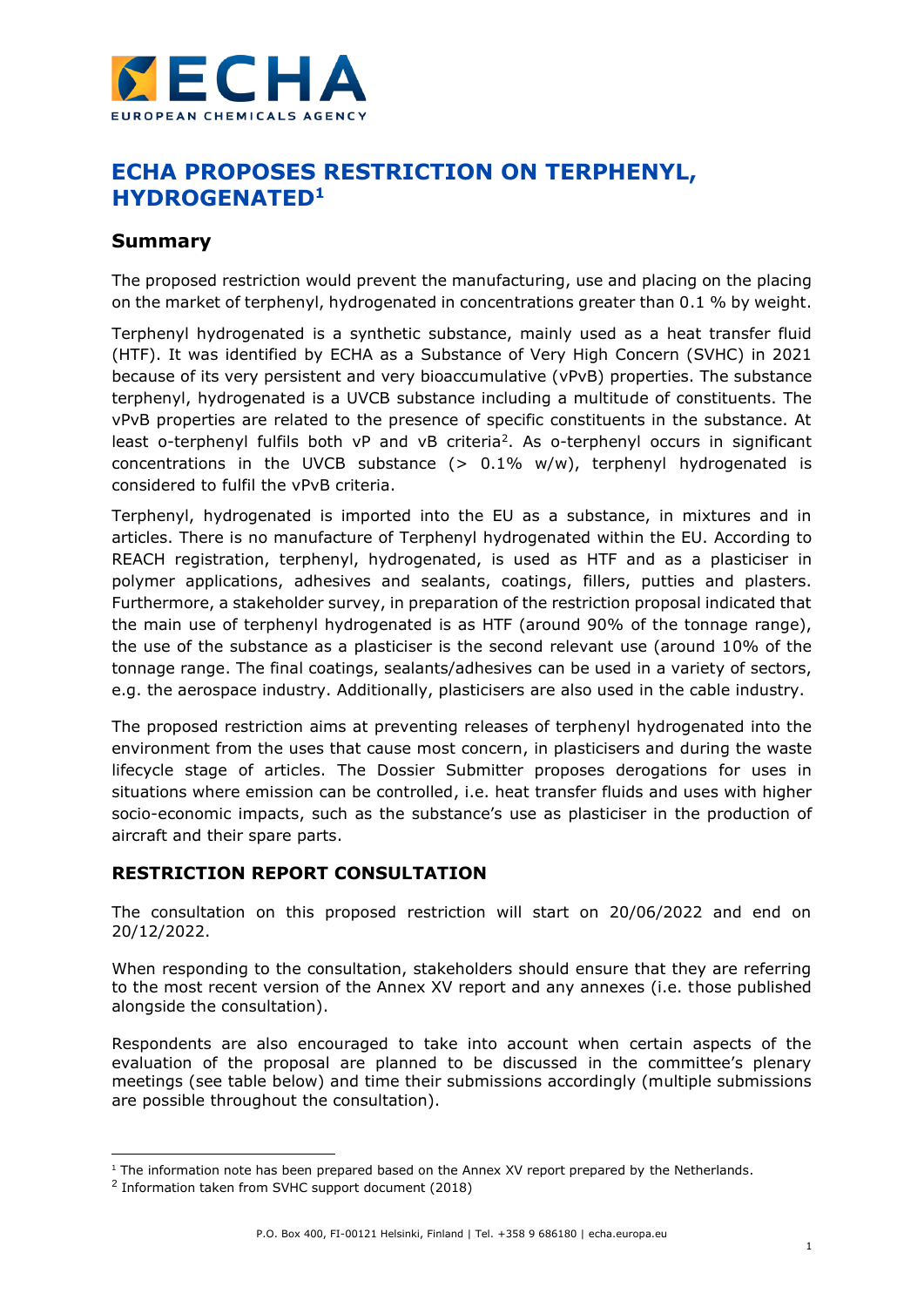### INFORMATION NOTE ON RESTRICTION REPORT ON

#### TERPHENYL, HYDROGENATED

In addition, initial reactions to the proposed restriction may be submitted by the early comments deadline of 20/07/2022. In early comments respondents may outline when they plan to submit subsequent comments and on which topics. This information can assist the Rapporteurs of the committees to plan their evaluation.

|                                                         | Committee                                                                                                    |                                                                                                                                        |
|---------------------------------------------------------|--------------------------------------------------------------------------------------------------------------|----------------------------------------------------------------------------------------------------------------------------------------|
| <b>Plenary</b><br>meeting<br>(timing)                   | <b>Risk Assessment Committee</b><br>(RAC)                                                                    | <b>Socio-Economic Assessment</b><br><b>Committee (SEAC)</b>                                                                            |
| 1 (2.5 months<br>after start of<br>consultation)        | Verify the proposed scope.<br>Conclude on hazard and hold<br>preliminary discussion on<br>exposure/risk.     | Verify the proposed scope.<br>Conclude on costs of the<br>proposed restriction and hold<br>preliminary discussions on its<br>benefits. |
| 2 (5.5 months<br>after start of<br>the<br>consultation) | Conclude on exposure/risk and<br>hold preliminary discussion<br>derogations.                                 | Conclude on benefits and hold<br>preliminary discussions on<br>proportionality and derogations.                                        |
| 3 (8.5 months<br>after start of<br>the<br>consultation) | Finalise the-derogations.<br>Finalise the opinion plus<br>justification text and adopt the<br>final opinion. | Conclude on proportionality and<br>derogations. Finalise the opinion<br>plus justification text and agree<br>the draft opinion.        |
| 4                                                       | Not relevant.                                                                                                | Conclude on issues raised during<br>the SEAC draft opinion<br>consultation. Adopt the final<br>opinion.                                |

Information on the hazards of the substance(s) and the costs of the proposal are likely to make the most impact if submitted by month two and exposure/risk, benefits and derogations by month four of the consultation.

It is possible to submit more than one consultation response during the six month period so please take this into account when deciding when to submit information.

### **How to submit a comment in the consultation on the proposed restriction**

Firstly, please read the consultation guidance that describes the relevant information that should be submitted. It is available here:

[https://echa.europa.eu/documents/10162/13641/public\\_consultation\\_guidance\\_en.pdf/7](https://echa.europa.eu/documents/10162/13641/public_consultation_guidance_en.pdf/7c4705d5-ad01-43ed-a611-06f1426a595c) [c4705d5-ad01-43ed-a611-06f1426a595c.](https://echa.europa.eu/documents/10162/13641/public_consultation_guidance_en.pdf/7c4705d5-ad01-43ed-a611-06f1426a595c)

When you are ready to make your comments, click on the appropriate link on the ECHA website. Please be aware that it is not possible to save your submission and come back to it, so you should already have your comments prepared in an attachment or saved in some other format in advance.

The web form contains five main parts: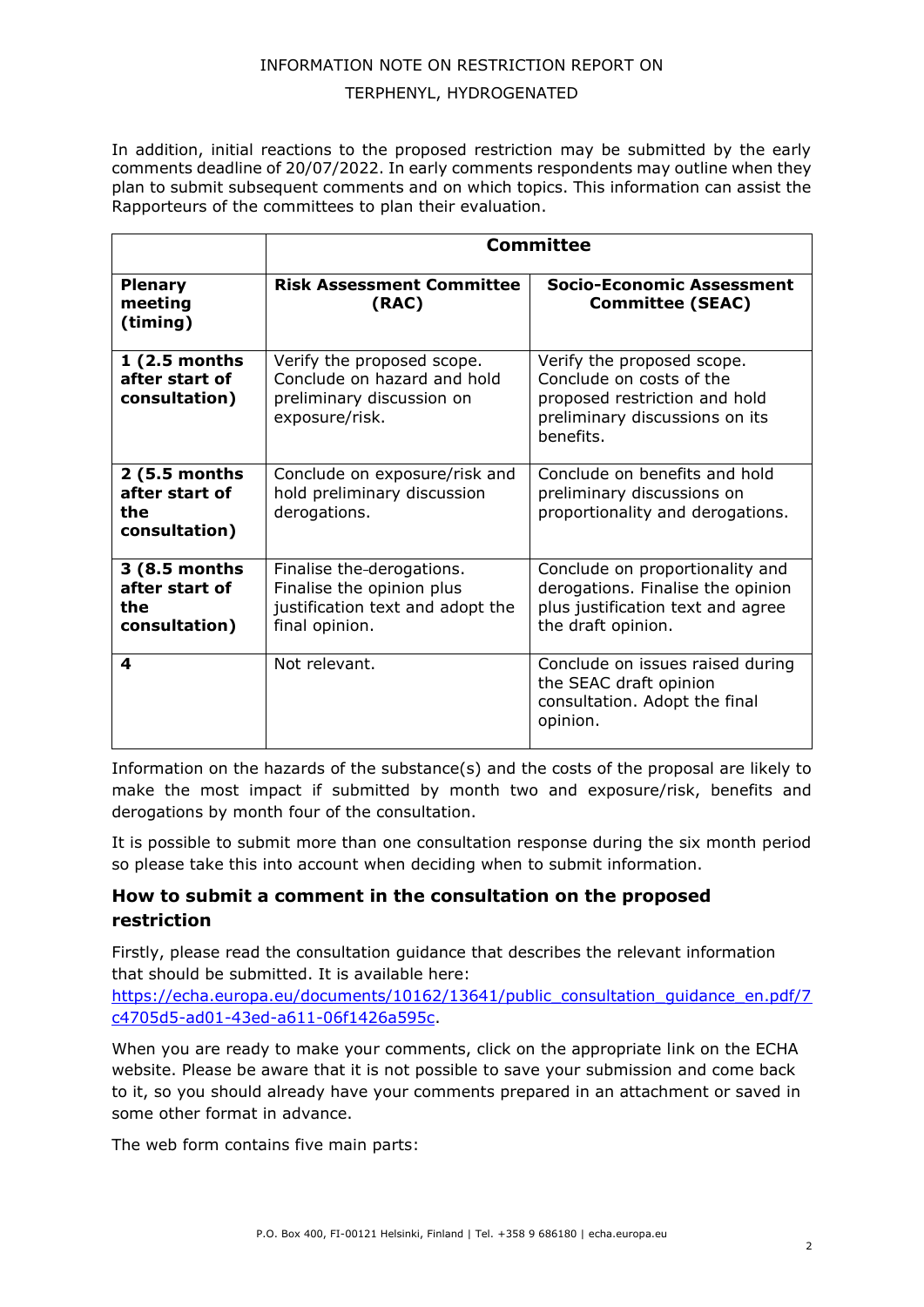# INFORMATION NOTE ON RESTRICTION REPORT ON TERPHENYL, HYDROGENATED

- Introduction: containing some general information on the restriction and a link to this note and the PC guidance.
- Section 1: Personal information
- Section 2: Organisational information
- Section 3: Non-confidential comments on the proposal both general comments and information on specific issues (see below). Your responses can be entered directly into the form or through section 4 as an attachment. However, please do not submit the same comments via both means. General comments can be on any aspect of the Annex XV restriction proposal, including on issues related to socioeconomic analysis.
- Section 4: Non-confidential attachments can be added here.
- Section 5: Confidential attachments can be added here. Confidential information will only be available to the ECHA Secretariat, the Committees and Member State Competent Authorities. However, if ECHA receives an Access to Documents request, we may come back to you for justifications why the information is confidential. You can also add this information already in the relevant part of the webform.

Once you have finished your submission press the submit button and your comments will be submitted. You will receive a submission number via e-mail and you should refer to this in any communication with ECHA on this issue.

It is not possible for you to retrieve your submission so you may want to take a screen shot or printed copy for your future reference.

# **Specific information requests**

In addition to the general comments, outlined above, the consultation includes several specific questions to gather information that is considered to be particularly relevant to the evaluation of the proposal, as follows:

### **Use as high temperature Heat Transfer Fluid (HTF)**

- 1. Any robust, representative data on the Operational Conditions and Risk Management Measures that are in place in heat transfer systems where terphenyl, hydrogenated is used?
- 2. The Dossier Submitter states that Directive 2014/68/EU the Pressure Equipment Directive (PED) - would apply to heat transfer systems containing terphenyl hydrogenated and that as such this already sets requirements to these installation in terms of safety. What robust representative evidence is there that these OC and RMM are appropriate and effective in containing the substance and avoiding emissions?
- 3. The Dossier Submitter states (Section E.3.4 of the Annexes to the terphenyl, hydrogenated Restriction report) that the following measures must be in place to contain the substance: general leakage collection systems, containment devices installed beneath flanges and pumps, retention systems in pumps and valves to ensure that any leakage of terphenyl, hydrogenated through the seals is safely drained off and collected in a contained space, terphenyl, hydrogenated level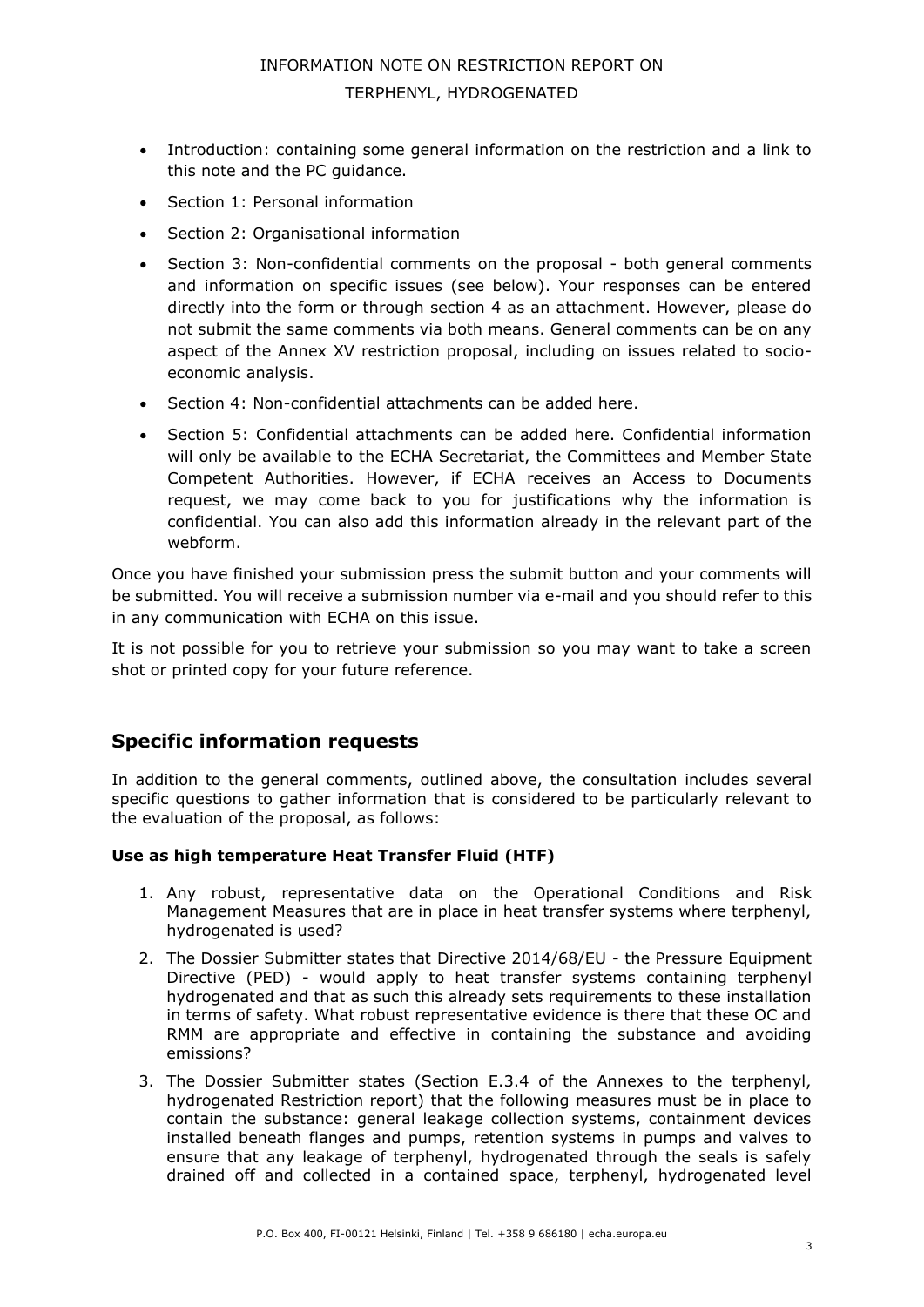INFORMATION NOTE ON RESTRICTION REPORT ON

### TERPHENYL, HYDROGENATED

monitoring. Do you have robust representative data on the extent that these measures in place throughout the sector? What are the costs of installing and operating these OCs and RMMs if not already available?

- 4. The top-up or refill demand in heat transfer systems is driven by the degradation rate of the HTF and the separated low-boiling and high boiling degradation products. Do you have any information on releases of these degradation products and on the presence of o-terphenyl in the degradation products? How are releases to the environment avoided when e.g. fluids are replaced or topped-up, when accidental spills occur or when installations are decommissioned at the end of service life. Do you have robust, representative information on the likelihood and severity of accidental releases of terphenyl, hydrogenated including accidental spills, disposals, decommissioned installations? Do you have any robust representative data on how wastes are managed in heat transfer systems?
- 5. The Dossier Submitter has identified (Section E.A.1 of the Annexes to the terphenyl, hydrogenated Restriction report) that the heat transfer systems play a role in the further development of renewable energy sources (in e.g. solar panels) and that as such the use of terphenyl-h in these applications is assumed to grow. What is the expected Compound Annual Growth Rate for HTF? Would a restriction on terphenylhydrogenated be an impediment to the further development of renewable energy sources?
- 6. Considering the use of terphenyl, hydrogenated, as a heat transfer fluid, the Dossier Submitter discards some alternatives based on boiling point. However, the boiling point depends on the type of process in which the HTF fluid is used. Could other alternatives for HTF like biphenyl, (hybrid organic) silicones or mineral oil be used for some processes (for example Concentrated Solar Panels (CSP) or Organic Rankine Cycle (ORC) or some chemical plant)? Could you provide justification, to support a derogation or why alternatives to terphenyl, hydrogenated are not suitable? We would particularly welcome information on any specific technical criteria relevant to specific uses that could not be fulfilled by alternatives.

#### **Other uses**

- 7. Any robust, representative information on uses of terphenyl, hydrogenated as a plasticiser in coatings, sealants, adhesives, polymers, cables and inks? Although the above uses have been identified by the Dossier Submitter, very limited information is reported. Is terphenyl, hydrogenated used in processes and articles other than those mentioned in the restriction proposal? What is the function of terphenyl, hydrogenated in articles, in what type of articles is it applied and at what is the concentration of terphenyl, hydrogenated in the articles that is needed in order to achieve this function? How are the markets for the articles including terphenyl, hydrogenated? Is there competition from alternatives? Which markets are expected to grow, and which are not?
- 8. Any further robust representative information on specific uses of terphenyl, hydrogenated in the aerospace applications to justify the proposed derogation by the Dossier Submitter? Relevant information for these uses (i.e. articles and aerospace applications) could include, amounts currently used, site-specific emission data (associated with manufacture, service-life or end-of-life (management at waste stage)), and any impacts (costs and benefits to society) of the proposed restriction on these uses (in line with the elements of a socioeconomic analysis (SEA) as outlined Annex XVI of REACH.
- 9. Information on analytical method(s): which analytical methods are available to quantify terphenyl, hydrogenated (or its constituents such as o-terphenyl) in